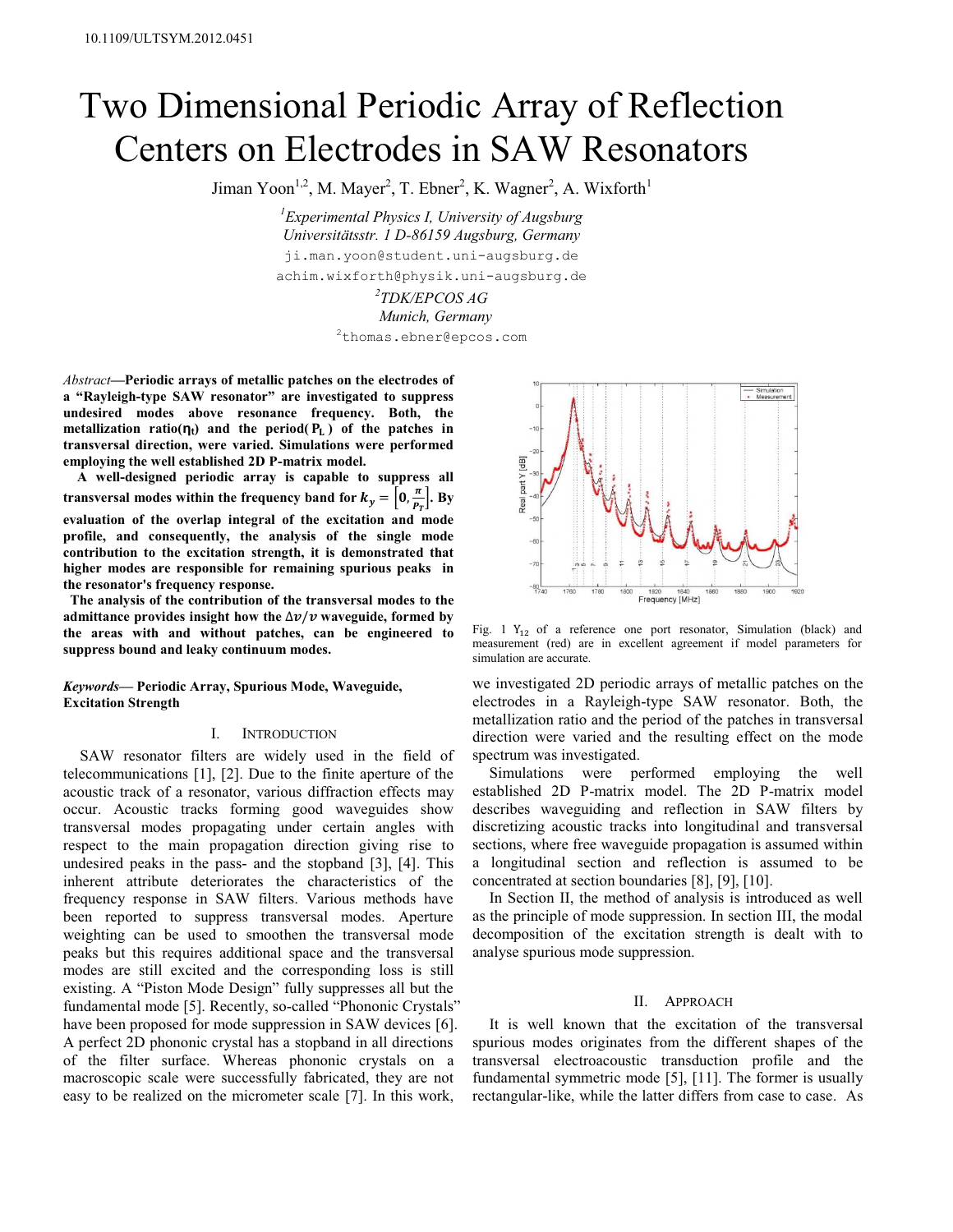

Fig. 2 Excitation strengths of transversal modes. Only symmetric modes are shown on the bar plot since the anti symmetric mode cancel out.

mentioned in the previous section, popular methods to control spurious modes are "Aperture Weighting", where the average excitation profile resembles the fundamental mode and a "Piston Mode device", where a rectangular fundamental mode,  $\psi_1$ , is enforced [11].

In principle, the 2D P-matrix method allows to represent the conductance as the sum of modal contributions [9]. However, this method is a bit complicated to be interpreted directly. A simple scheme to guess the position of peaks originating from higher transversal modes is the assumption of sinusoidal modes in a velocity profile with infinitely high walls, [4], where the parabolic approximation is assumed and mode coupling by reflection is not considered, i.e.,

$$
k_x^2 + k_y^2(1 + \gamma) = k_0^2,\tag{1}
$$

where  $k_x = \frac{\pi}{p_b}$ , the wave number of longitudinal periodicity  $(p_L)$  of active fingers,  $k_y = \frac{\pi}{4} \cdot m$ , and A is the aperture of the waveguide.  $\gamma$  is the anisotropy coefficient and is assumed to be constant.  $k_0 = \frac{2\pi f_m}{v_0}$  is the wave number in x-direction, where  $v_0$  is the velocity in x-direction and  $f_m$  is the frequency of mode  $m$ . By solving the above equation for  $f_m$  we obtain;

$$
f_m = f_0 \sqrt{1 + \left(\frac{p_L m}{A}\right)^2 (1 + \gamma)},
$$
 (2)

where  $f_0 = \frac{v_0}{2p_L}$  is the resonance frequency for the one dimensional case. Since the coupling is neglected in this simple approximation, deviations from the peak positions become larger the higher the mode numbers are (Fig 1). For the low lying transversal modes, contrarily, the positions of the peaks are predicted quite precisely.

To investigate the symmetric modal contribution of the observed peaks, we have to look at the excitation strength of each mode. The excitation strength of the  $k<sup>th</sup>$  mode is the scalar product of excitation profile and mode profile over the transversal direction [11], i.e.,



Fig. 3 Field strength over the complete frequency range (top) and conductance frequency response (bottom). Supplementary vertical lines indicate spurious peaks.

$$
E^k = \langle e(y) | \psi^k \rangle = \int_{-\frac{A}{2}}^{\frac{A}{2}} e(y) \cdot \psi^k(y) dy, \tag{3}
$$

where  $e(y)$  and  $\psi^k(y)$  are the transversal excitation and mode profile of the  $k^{\text{th}}$  mode, respectively. Both functions,  $e(y)$  and  $\psi^k(y)$ , are normalized. Since antisymmetric modes are cancelled out, only the symmetric transversal modes are visible in the spectrum. Hence, only the symmetric modes are indicated in Fig. 1.

# III. ANALYSIS

We study the effect of 2D periodic patches on electrodes for one port resonators with 5 different periods for the patch and 6 different patch etas. A one-port resonator without patches serves as reference structure. *128°Y-X LiNbO<sup>3</sup>* is chosen as a substrate material, where the surface of the substrate is coated with  $SiO<sub>2</sub>$ . For the electrodes and patches, the same kind of metallization is used. Here, we mainly discuss the analysis of two resonators; one is the reference and the other one is the case with the optimum mode suppression. The comparison is good enough to grasp the principle of mode suppression and the mode development by the periodic array. First we consider the reference structure.

## *A. One Port Resonator: Reference Structure*

Over the entire active aperture, the transversal metallization ratio is homogeneous. Therefore the transversal excitation profile is given by;

$$
e = \begin{cases} e_0 & y \in \left[ -\frac{A}{2}, \frac{A}{2} \right] \\ 0 & else \end{cases}
$$
 (4)

However, in general, the excitation profile is frequency dependent and can be obtained from 2D P-matrix computation [11]. In the calculation of mode contributions to admittance, Eq. (3) and (4) are used and the frequency dependency is considered (Fig. 2). As observable in Fig. 2, the decrease of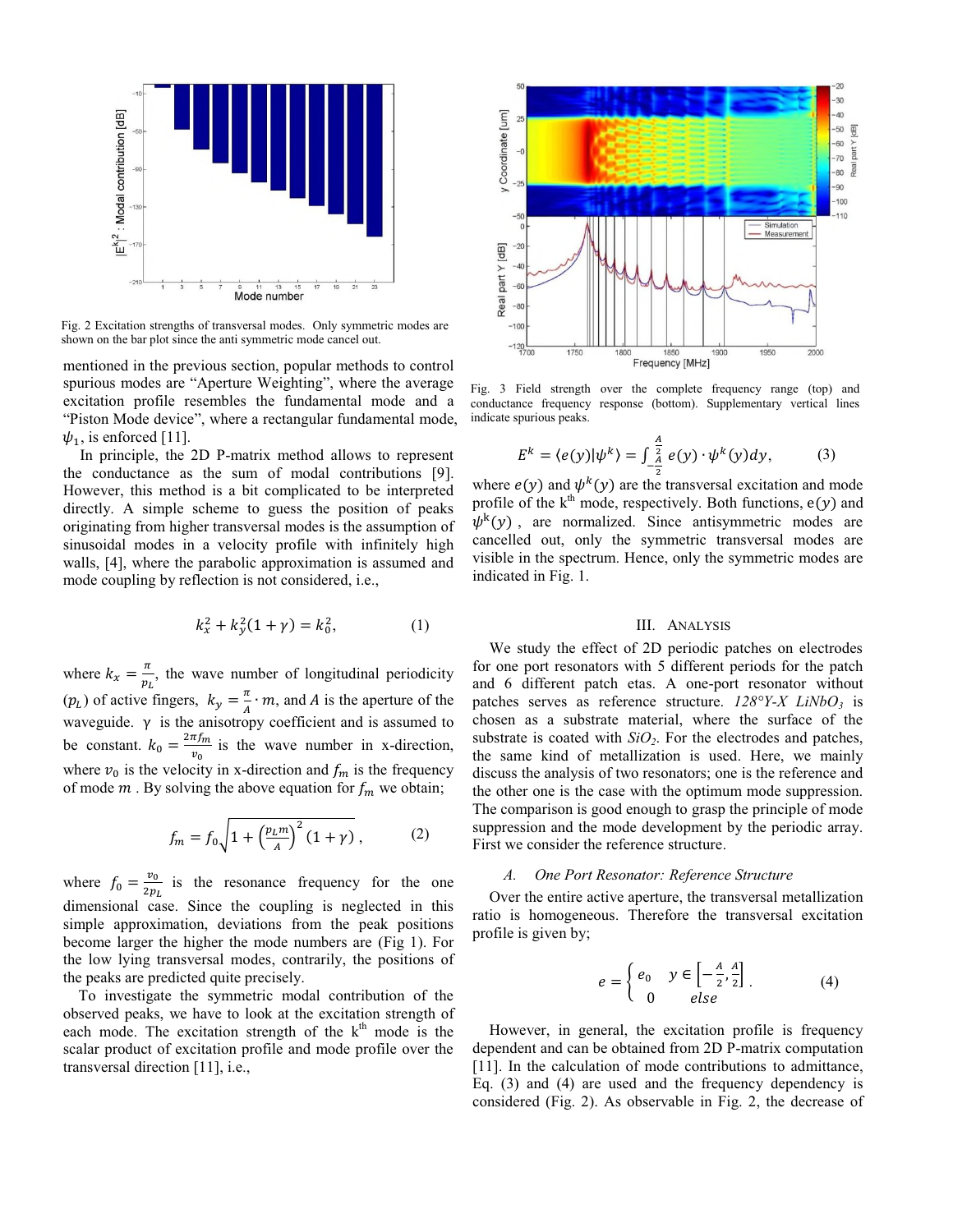

Fig. 4 Transversal mode contribution on spurious peaks. Only symmetric modes are displayed.

the mode contribution only from the  $1<sup>st</sup>$  to the  $2<sup>nd</sup>$  symmetric mode is dramatic compared to the higher symmetric modes. Therefore spurious peaks of the higher symmetric modes except for the second being very close to the fundamental mode, are well distinguishable. On the other hand, the simulation based on the 2D P-matrix is capable to compute the field strength. In this model, a unit cell is defined with 2 strips, which then is infinitely cascaded taking into account reflection and diffraction [8], [9], [10]. The field strength over the complete frequency range is visualized in Fig. 3.

Interestingly, in Fig. 3 top, the number of nodes in the field strength increases as the frequency increases. Spurious peaks are located at frequencies, where the number of nodes starts to change. Therefore Fig. 3 provides us with the insight of the mode development over the frequency and the responsible transversal mode for the peaks (Fig. 3 bottom).

### *B. Resonator with 2D Periodic Array*

We now turn to the investigation of a resonator with 11 patches in the active track region. The excitation profile of the resonator with the 2D periodic patches on the electrodes is no longer homogeneous over the entire transversal aperture unlike the reference resonator. Therefore the excitation profile is given by

$$
e = \begin{cases} e_0 & y \in T \\ e_1 & y \in P \\ 0 & else \end{cases}
$$
 (5)

where  $T$  and  $P$  are the regular region and the region with patches, respectively. In addition, the velocity profile over the transversal aperture is also not homogeneous owing to the patches. As a result, the mode profile for the  $k<sup>th</sup>$  mode is changed. The contribution of the  $k<sup>th</sup>$  transversal mode to the conductance is computed now by Eq. (3) using Eq. (5) and the new mode profile,  $\hat{\psi}_D^k(y)$  .

Fig. 4 shows the excitation strengths of the modes. The excitation strength from the  $1<sup>st</sup>$  symmetric mode to the  $11<sup>th</sup>$  are larger than the one in Fig. 2, which means the spurious peaks are well suppressed in this region (Fig. 5 bottom). In Fig. 4, the mode contribution from the  $9<sup>th</sup>$  symmetric mode  $(17<sup>th</sup>$ mode) to the  $12^{th}$  symmetric mode  $(23^{rd} \mod)$  is strongly



Fig. 5 Field strength over the complete frequency range (top) and frequency response on conductance (bottom).



Fig. 6 Field strength for the frequency corresponding to the 19<sup>th</sup> mode (blue), velocity profile (black) and the  $19<sup>th</sup>$  mode profiles for reference (cyan) and the structure with patch (red). Each of them is scaled for ease of comparison

increased so that the spurious peaks caused by these modes are observable in the frequency response of conductance (Fig. 5 bottom). Especially the peak on the  $19<sup>th</sup>$  mode position is very strong in agreement with Fig. 4, where the mode contribution is large.

In Fig. 5 top unlike to Fig. 3 top, up to the resonance frequency of the 15<sup>th</sup> mode, no change in the field pattern is visible; rather the profile resembles the fundamental mode. This is consistent with a reasonable mode suppression. The spurious peaks appear where the transitions to the next higher modes take place.

In Fig. 6, the field strength and velocity profile of the structure with patches, and the mode profiles for both the reference structure and the structure with patches at the corresponding frequency of  $19<sup>th</sup>$  mode are respectively plotted over transversal direction. Each of them is respectively scaled in order to make a comparison possible. As can be seen, the mode profile of the structure with patches is somewhat more concentrated in the center of the track than the mode profile of the reference. The reason of the difference is owing to the different boundary condition by the periodic velocity profile. Consequently, the resulting value of the overlap integral by Eq.